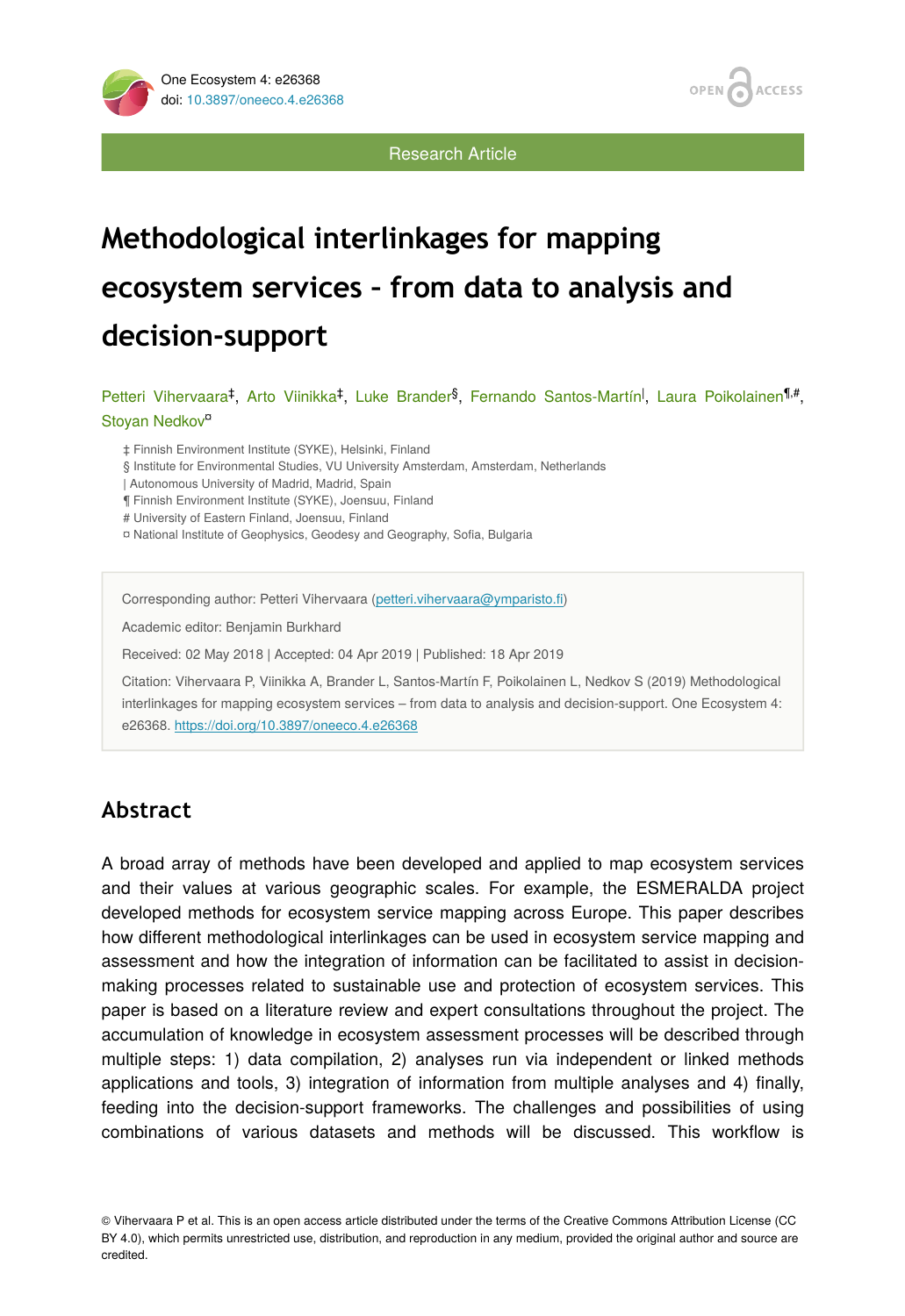demonstrated with real-world applications. In addition, technical pitfalls and challenges, as well as linkages to overall ecosystem assessments and policy questions, are analysed and discussed.

### **Keywords**

biodiversity, ecosystem services, mapping, ESMERALDA, MAES, Europe

### **Introduction**

Harmonising the broad array of methods for mapping and assessing ecosystem services (ES) has been recognised as an important step in delivering quantitative and comprehensive information on the status and trends of ecosystems and their services. This is particularly important in regional scale assessments such as the MAES\*1 work for the European Union (Maes et al. 2012, Vihervaara et al. 2015, Burkhard and al. 2018) and IPBES regional ecosystem assessments [\(www.ipbes.org;](http://www.ipbes.org/) IPBES 2015,IPBES 2016). A transparent and harmonised methodology is a prerequisite for producing a comparable and comprehensive picture on ecosystems and the services they deliver to support decisionmaking processes. The field of ES research has matured during the past 20 years (Costanza et al. 1997, Costanza et al. 2017, Seppelt et al. 2013, Vihervaara et al. 2010, Seppelt et al. 2013) and attempts to harmonise ES classification and indicators have been made (Feld et al. 2009Feld et al. 2009,Mononen et al. 2016). Meanwhile, tens or even hundreds of biophysical, social and economic quantification and mapping methods have been developed and applied in ecosystem assessments (Lavorel et al. 2014, Santos-Martín et al. 2018, Vihervaara et al. 2018, Dunford and al. 2017).

Burkhard et al. 2018 have proposed an operational framework for an integrated ecosystem assessment that is composed of nine consecutive steps; the focus of this paper is primarily on steps 5-7, i.e. selecting indicators and quantifying and mapping ecosystem condition and ES. The workflow described in our paper follows the principles of the operational framework for integrated assessment, but places special emphasis on method interlinkages and information integration.

An initial and non-trivial challenge in linking methods is the diverse terminology that is used to describe and define methods. The terminology that has been used in previous ES classifications, literature and ecosystem assessment processes is far from consistent and multiple terms are often conflated. For example, in the literature review conducted by the ESMERALDA project, there is mixed use of terms such as datasets, indicators, indexes, methods, models, tools for quantification mapping, assessment and decision-support (Santos-Martín et al. 2018). In a broad sense, all these terms have been used to mean "methods" in general, even though they represent different concepts and define very different aspects of ecosystem assessment processes. Difficulties with categorising tools were also noted in a review of 68 decision-support tools (Grêt-Regamey et al. 2017). The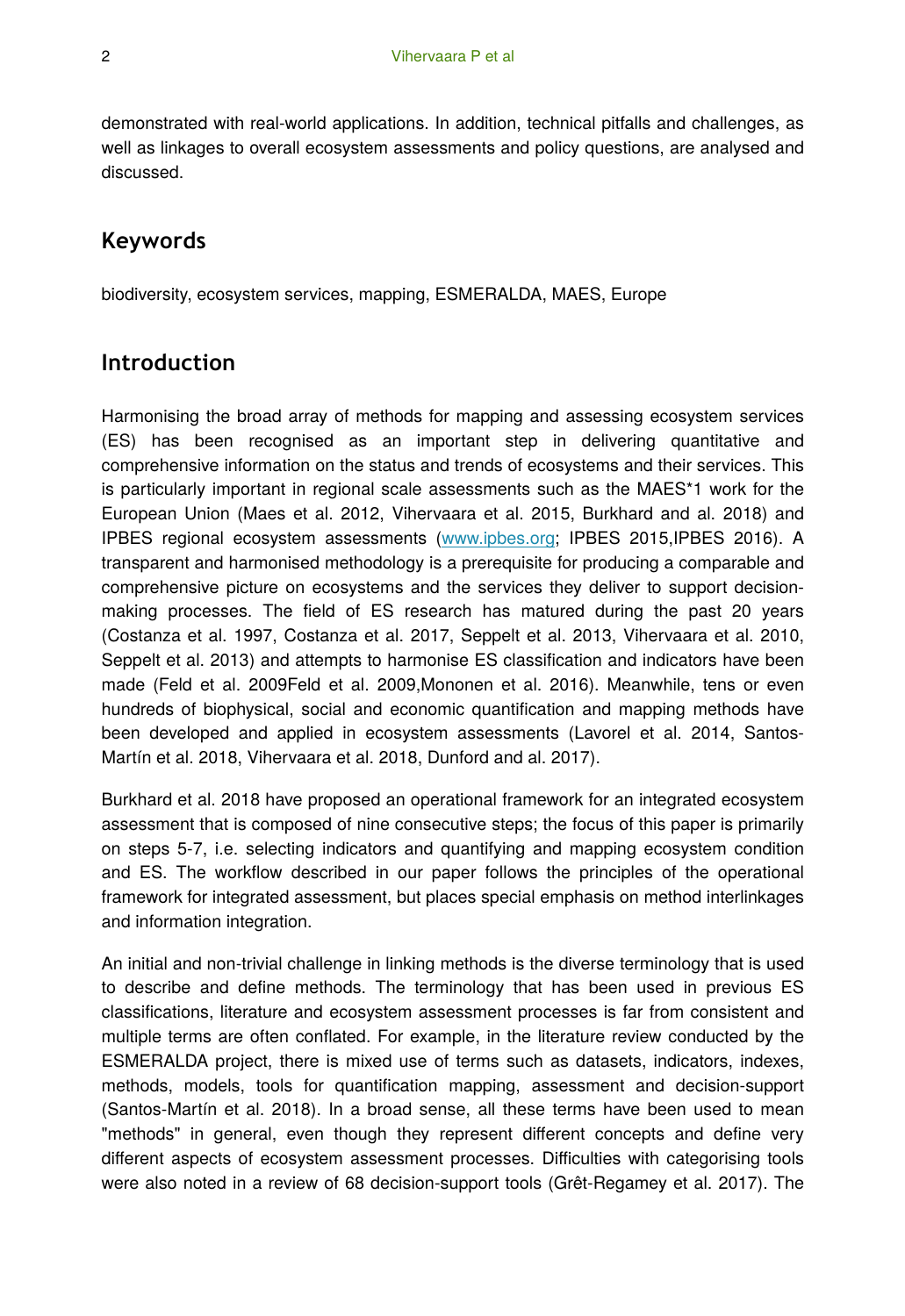challenge of establishing common terminology increases when combining methods from multiple disciplines since biophysical, social and economic sciences have their own common understanding and usage of specific terms. A further challenge arises when methods are classified by the ecosystem functions or services to which they are applied, in addition to their technical characteristics (e.g., models for carbon stocks and sequestration, models for hydrology, models for biological interactions etc.)(Vihervaara et al. 2018).

For the ESMERALDA project, a comprehensive glossary of terms was produced by Potschin-Young et al. 2018Potschin-Young et al. 2018b. They define "methodology" as "the particular chain of methods, data and other relevant resources (e.g. stakeholders) that are involved in solving a specific problem", "method" as "a reproducible process relying on specific types of inputs for achieving a specific goal" and "model" as "a simplified representation of a complex system or process including elements that are considered to be essential parts of what is represented". In this paper, "methodology" is a chain of methods and models are a broad type or grouping of methods. The term "methods" is commonly used throughout the text and it also includes models. However, in some parts, models may be referred to as certain types of methods.

In this article, we emphasise the *technical* classification (i.e. focusing on methods, opposite to *thematic* classification related to, for instance, particular ecosystem type or ecosystem service) of individual biophysical, social and economic methods that can be applied to one or more ecosystem services. We have reviewed the definitions of ES quantification models and methods used in previous projects, such as OPERAs and OpenNESS and the literature on mapping and assessing ecosystem services. In addition, experts attending the ESMERALDA workshops (approximately 50 persons per workshop) have been consulted to obtain a comprehensive overview of available methods and their views on the classification of methods described in this paper.

The aims of this paper are:

- 1. to develop a structured workflow for integrating multiple methods for mapping and assessing ecosystem services and
- 2. to demonstrate such a workflow through examples of how information from various method classes can be integrated.

# **The workflow for mapping and assessment of ecosystems and their services**

The materials for this paper are based on findings of the synthesis reports on social (Santos-Martín 2018), economic (Brander et al. 2018) and biophysical (Vihervaara et al. 2018) mapping and assessment methods, the integration report of those methods (Santos-Martin et al. 2018) and a database of existing studies (Santos-Martín et al. 2018). A literature review, based on the ESMERALDA methods database (Santos-Martín et al. 2018), was initially used to identify mapping and assessment methods. This initial process yielded a wide variety of datasets, indicators, models, software tools, decision-support tools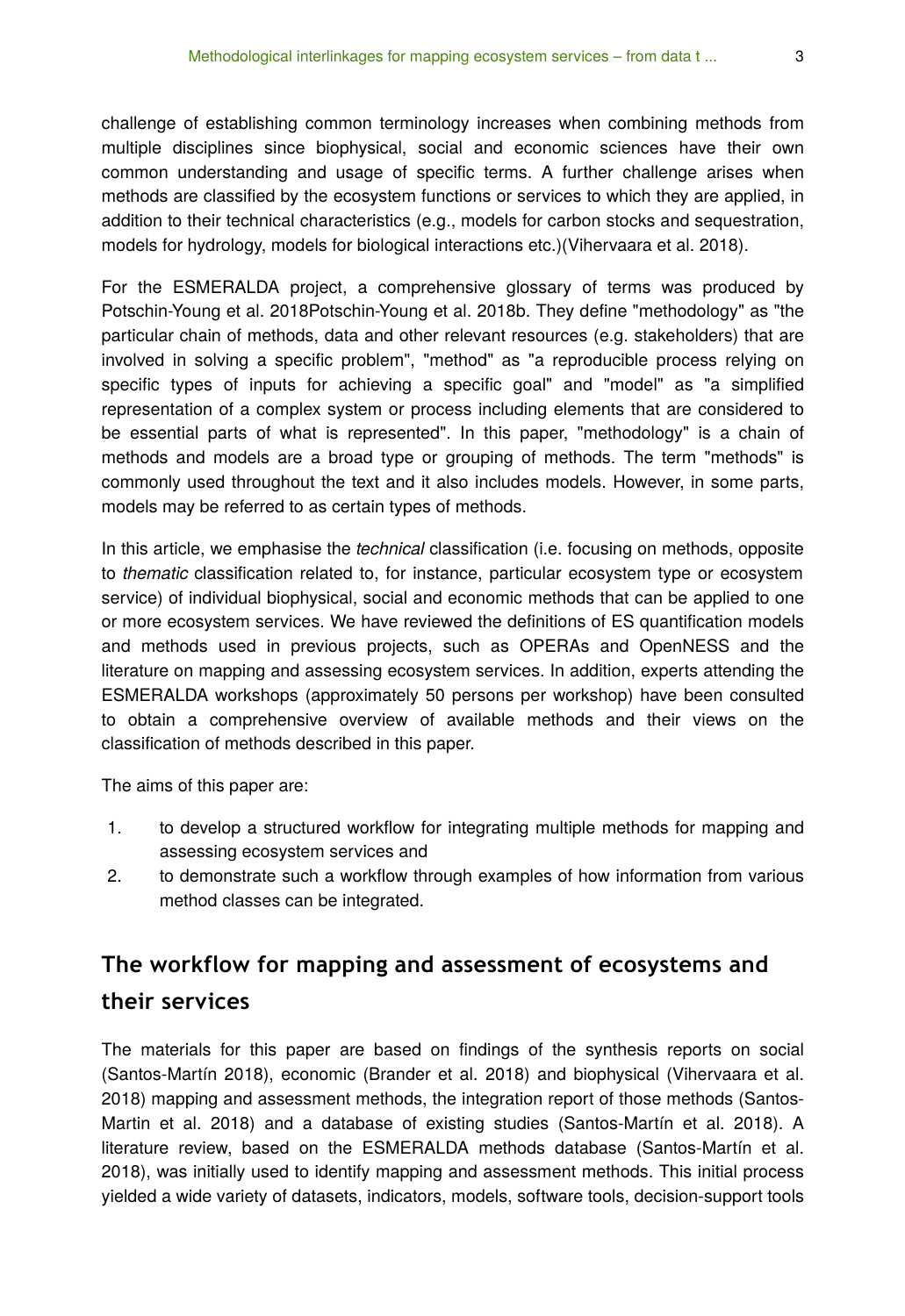etc. that have been described in literature as "methods". We then organised them into the different categories and methods classes that are presented in the deliverables 3.1 (Santos-Martín 2018), 3.2 (Brander et al. 2018) and 3.3 (Vihervaara et al. 2018) of ESMERALDA.

The various terms used to describe the process of mapping and assessing ecosystems and their services were refined towards more of a structured scheme (Fig. 1), which is explained and elaborated in this paper. In the early phases of developing this structured scheme, it became apparent that there are multiple terms and concepts that researchers, who came from different disciplines, are using and interpreting differently. For instance, the term modelling could refer to the functional representation of ecosystem processes, assessment of economic scenarios or the calculation of uncertainties with Bayesian belief networks for decision support, all of which are positioned quite differently in the ecosystem assessment process. Initially, we divided the identified methods applied within a workflow under three main categories: I) Selecting the assessment target, II) Data & mapping, divided further into Direct and Indirect Measurements and Modelling and III) Decisionsupport framework. Within those main categories, terms were grouped in more detailed classes.



#### Figure 1.

Framework for mapping and assessment of ES that links multiple methods and integrates multiple types of information. Direct and indirect measurement can produce data that is used to calculate indicators and/or indices (see below). Direct and indirect measurements can either feed in to methods, including single models and integrated modelling frameworks or to decision-support frameworks (directly or via methods). Subsequently, the integrated information can be used for wider ecosystem assessment processes, which can have different aims, for instance, reporting for policy targets or detecting status and trends of ecosystems.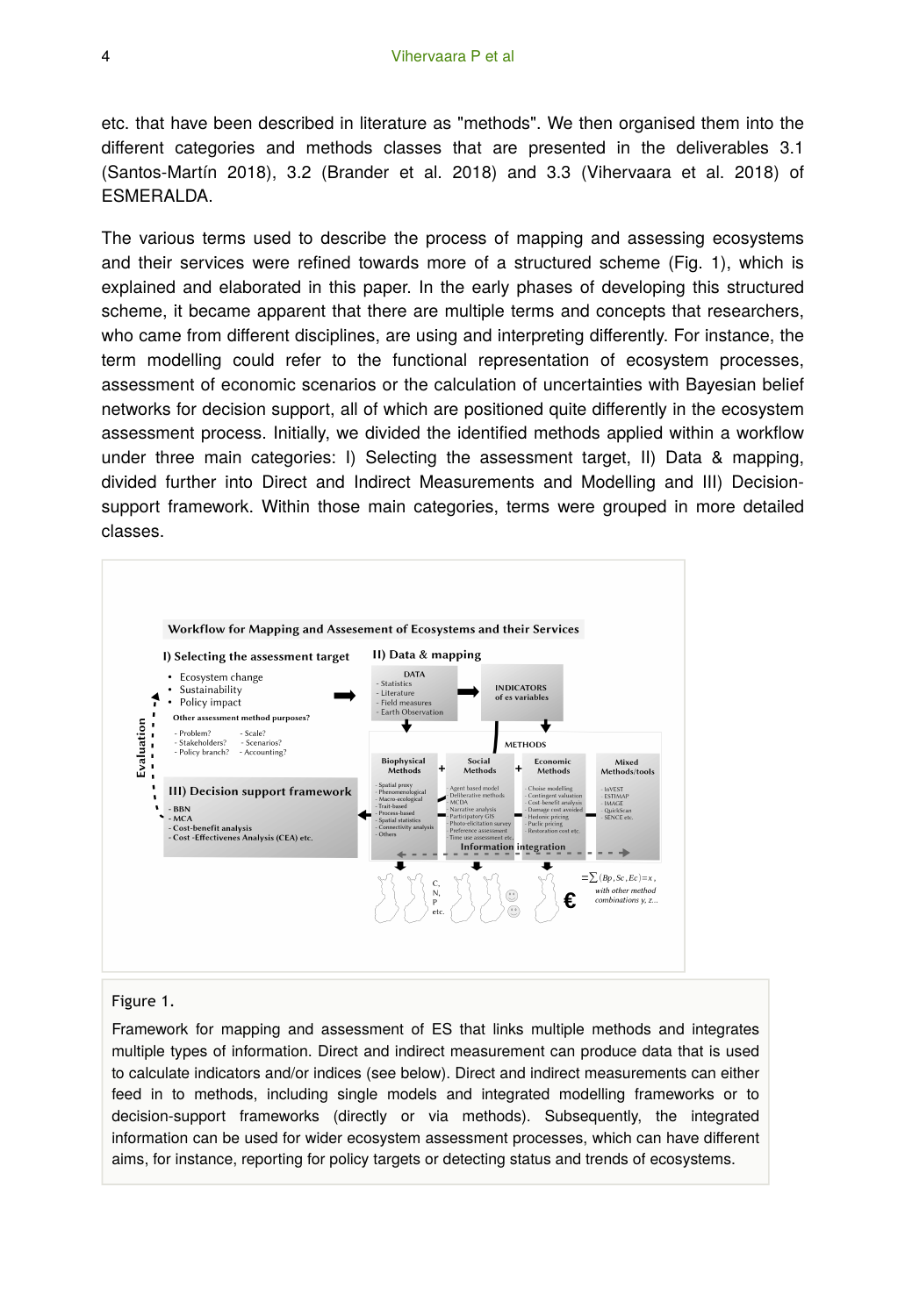### **Selecting the assessment targets**

The process of mapping ES and their values falls within the broader process of ecosystem service assessment. The term "assessment" is defined as "the analysis and review of information derived from research for the purpose of helping someone in a position of responsibility to evaluate possible actions or think about a problem" (Potschin-Young et al. 2018a). In the beginning of the assessment process, it is important to define what is the system, problem or environmental challenge to be assessed, who are the relevant stakeholders, what is the spatial and temporal scale of the assessment and to identify alternative options or scenarios that need to be compared, for instance, climate change or land use change. It is also important to recognise the end users of the assessment results where the type of output (e.g. spatial maps) would have a significant impact on the interpretation and implementation of the results.

Ecosystem assessments have been compiled for various policy processes, such as measuring and reporting indicators for the UN Sustainable Development Goals (SDG), Aichi Targets of the Convention on Biological Diversity (CBD) or, recently, for regional ecosystem assessments of IPBES. Earlier assessment processes related to ES have been, for instance, the Millennium Ecosystem Assessment 2005 and the Economics of Ecosystems and Biodiversity (TEEB) assessments [\(www.teebweb.org\)](http://www.teebweb.org/). The questions driving implementation of the MAES work in EU Biodiversity Strategy have been divided into five categories: knowledge requests, policy support questions, questions on resources and responsibilities, application questions and technical and methodological guidance questions (Maes et al. 2018).

ES assessment is arguably the most useful form of assessment to guide development towards sustainable social-ecological systems. This recognition is at the core of the ESMERALDA project and MAES work of the EU. The EU Biodiversity Strategy Action 5 sets the requirement for an EU-wide knowledge base designed to be: a primary data source for developing Europe's green infrastructure; a resource to identify areas for ecosystem restoration; and, a baseline against which the goal of 'no net loss of biodiversity and ecosystem services' can be evaluated. In addition to these aims, there are also other valid assessment purposes, for instance, related to environmental impact assessments or integrated natural capital accounting (Hein et al. 2016). It is worth highlighting that the need for spatially-explicit ES data and improved national environmental statistics is also leading to the development of natural capital accounting (e.g. KIP-INCA process at EU), which implements the system of environmental-economic accounting and experimental ecosystem accounting (UN SEEA-EEA). The implementation of ecosystem accounting can usefully build on data and knowledge, based on indicators and mapping methods (see Lai et al. 2018).

For ecosystem service assessments, the distinction between capacities (potential supply) and flow (determined by demand) is particularly important (Burkhard et al. 2012, Castro et al. 2014, Martínez-Harms and Balvanera 2012). Without this distinction between potential and actual ES, mapping and assessment results may not have significance for decision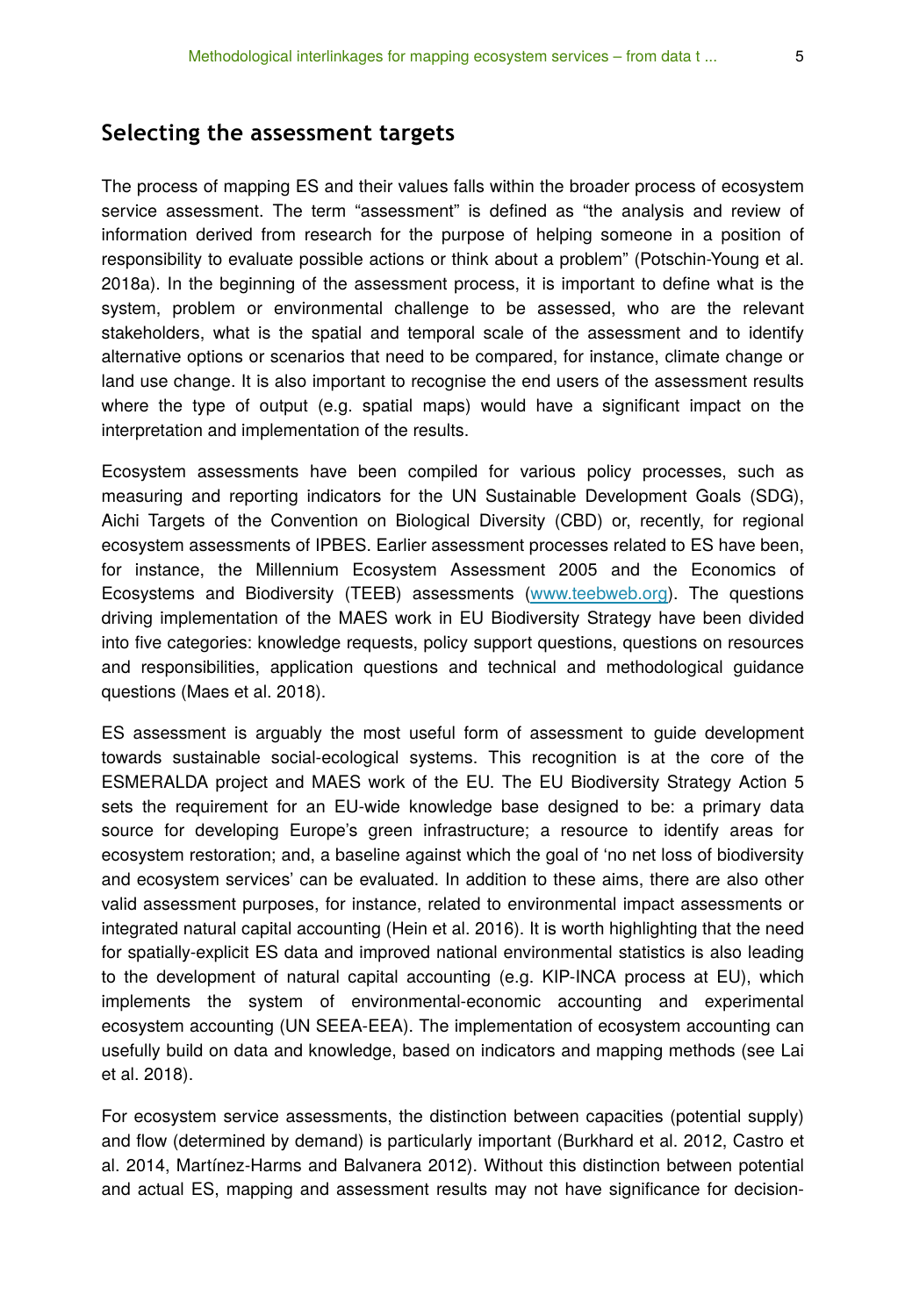support processes. For the next steps of the workflow, we focus on those steps that are relevant to ecosystem assessment in the context of the MAES process.

## **Compiling the data and selecting the indicators**

Quantification of ES in biophysical terms is a prerequisite for their social and economic evaluation and subsequent integration of this information into decision-making processes (Vihervaara et al. 2017a; Fig. 2).



Classification of biophysical methods (modified from: Vihervaara et al. 2017a).

In the ESMERALDA project, biophysical methods are classified in three major groups: direct methods, indirect methods and modeling methods. Direct measurement methods are the measurements of a state, a quantity or a process from ecosystem observations, monitoring, surveys, questionnaires or data from remote sensing and earth observations, which cover the entire study area in a representative manner. Direct measurements deliver a biophysical value of ES in physical units which correspond to the units of the indicator and quantify or measure a stock or a flow value. Direct measurements can be used as primary data inputs to other methods or used directly as ES indicators. The use of direct measurements, however, are often impractical and prohibitively expensive beyond the site level and, therefore, are usually used as an input into a biophysical mapping method or to validate certain mapping and assessment elements. In some cases, direct measurements are simply not available for all ES.

Indirect measurement methods rely on the use of different data sources that provide biophysical values in physical units but process this information through further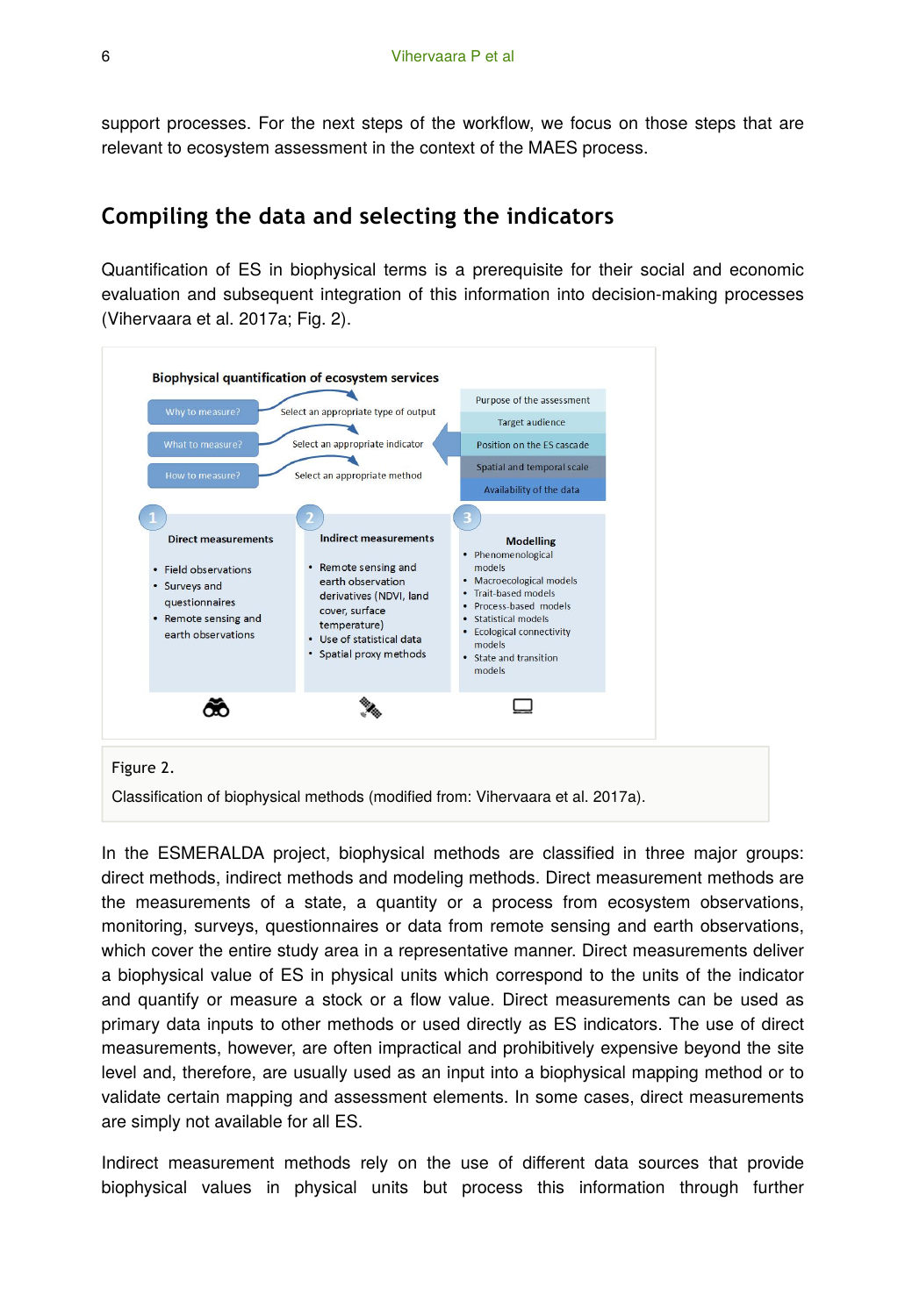interpretation or classification. They can be based on remote sensing and Earth observation derivatives such as land cover, normalised difference vegetation index (NDVI), surface temperature, soil moisture etc. which are extracted from the original sources using specific procedures. For example, land cover can be derived from remote sensing images by visual interpretation or automated classification; and NDVI is derived by measuring the difference in solar radiance absorption and re-emittance of vegetation using particular spectral bands.

Use of indicators is common in ecosystem assessments and there is extensive literature which discusses them (e.g. Feld et al. 2009, Müller and Burkhard 2012, Mononen et al. 2016). Indicators, as quantifiable metrics, can directly reflect the status of ES (scientific indicator) or be more tailored to measure, for instance, effectiveness of policy actions to protect ecosystems (policy indicators) (Maes et al. 2014, Potschin-Young et al. 2018a. Indices are a specific type of scientific indicator. Often indices are end-products of sophisticated calculations in a case study and, thus, their applicability in different circumstances can be limited. Sometimes, indices are a composite of indicators, consisting of multiple abiotic and/or biotic characteristics (Kettunen et al. 2012).

Reviewing, acquiring and compiling the required spatial data is one of the most important and, at the same time, challenging and laborious task as data are usually dispersed across various sources and/or may need to be pre-processed to be suitable for analyses, which can be very time consuming. There are many factors affecting the availability of data in different countries, such as level of economic development, funding or technological capabilities. As a result, harmonised datasets covering a large area can be difficult to find. Still, the development of technology applicable at the global scale has allowed for more opportunities to produce consistent, detailed and accurate data. Sometimes, the data must be purchased from the data producer but many existing datasets are freely available. A preliminary study on spatial data and analytical methods for assessing the ecosystem services and connectivity of the protected areas network of the Green Belt of Fennoscandia, i.e. a chain of protected areas on the borders of Russia, Finland and Norway, resulted in a list of 108 potential datasets across the study area varying from regional to global scales. Of the datasets reviewed, only eight were commercially available, while others were freely available or through co-operation (Itkonen et al. 2014).

### **Quantifying and mapping ecosystem services**

#### **Building from previous experiences**

Dunford and al. 2017 illustrate where and in what contexts, different methodological combinations are used and provide suggestions for those working in ecosystem service assessment drawn from the experiences of 27 case studies. The findings of the OpenNESS case study experiences stress that methodological plurality, flexibility and creativity are key, if case studies are to best address practical local to regional problems. Another EU project, OPERAs, used five classes to group biophysical models which we also considered very useful core classes in our work (Lavorel et al. 2014).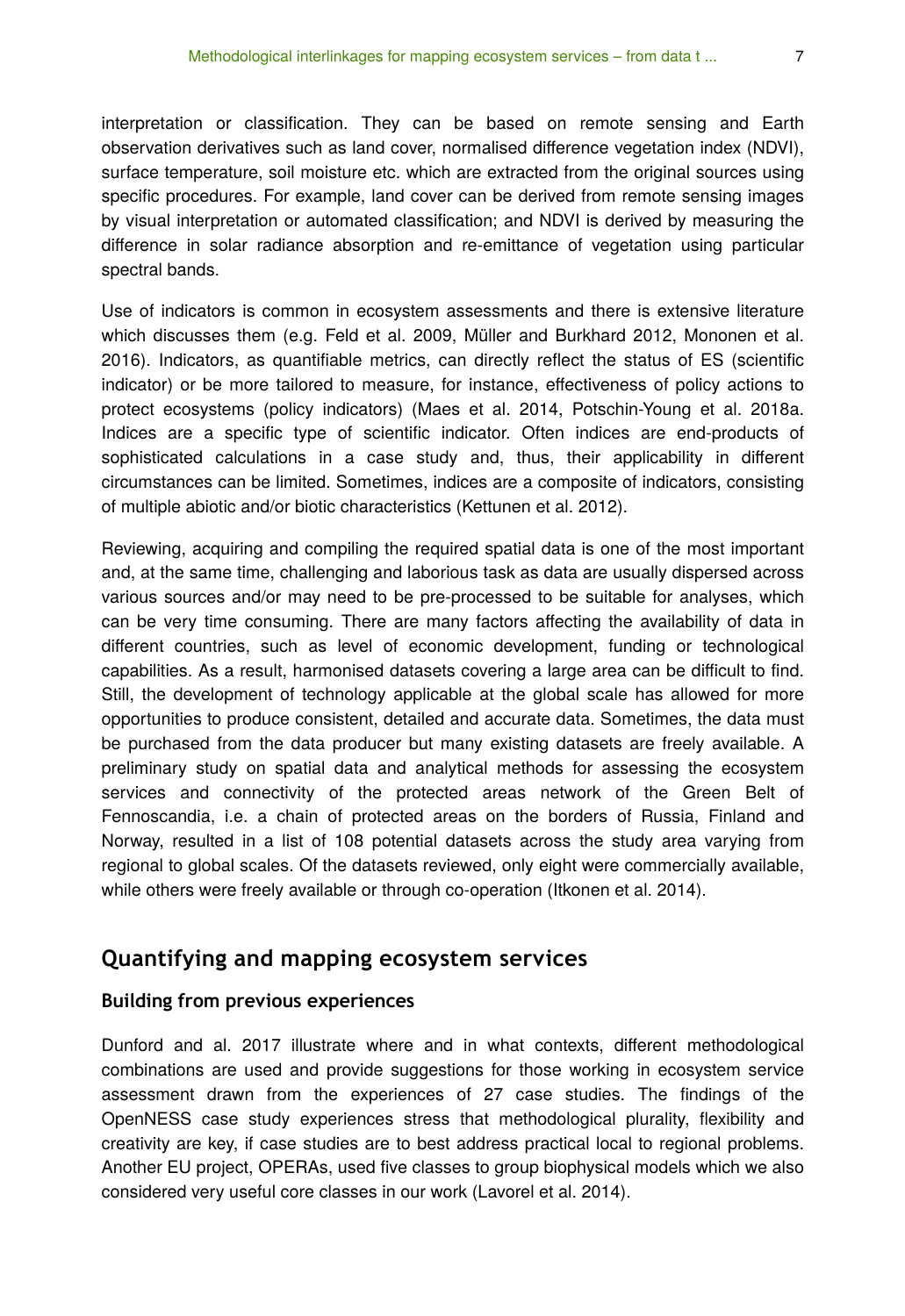#### **Biophysical methods**

Biophysical methods include direct and indirect measurement methods and modelling. The modelling includes several groups of approaches that come from ecology or other earth sciences fields such as hydrology, climatology, soil science etc. The biophysical model groups described in ESMERALDA are: phenomenological models, macro-ecological models, trait-based models, process-based models, statistical models, ecological connectivity models and state and transition models (see Table 1). Detailed descriptions of the biophysical models can be found in Vihervaara et al. 2018.

#### Table 1.

Modelling methods - data and software needs and examples of detailed methods

| Class                                                                                                                                                                   | Data and software needs                                                                                                                                                                                                                                                                                                                                                   | <b>Examples of methods</b>                                                                                                                                                                                                      |
|-------------------------------------------------------------------------------------------------------------------------------------------------------------------------|---------------------------------------------------------------------------------------------------------------------------------------------------------------------------------------------------------------------------------------------------------------------------------------------------------------------------------------------------------------------------|---------------------------------------------------------------------------------------------------------------------------------------------------------------------------------------------------------------------------------|
| Phenomenological models describe<br>relationships amongst biodiversity,<br>ecosystems and ES by highlighting<br>the biological mechanisms<br>underpinning ES supply     | Data: Information from other<br>studies/ meta-analysis<br>Land use or land cover (GIS<br>data), soil conditions, climatic<br>conditions, accessibility<br>Software: Statistical software.<br>GIS software, Independent<br>modelling tool                                                                                                                                  | Snow slide susceptibility model<br>Schröter et al. 2014<br>http://dx.doi.org/10.1016/<br>j.ecolind.2013.09.018<br>Preliminary assessment method (PAM)<br>Zepp, H. et al. 2016<br>Link to publication                            |
| Macro-ecological models assess<br>ES supply, based on the specific<br>biodiversity components, such as<br>species and habitat distribution,<br>presence (or abundance). | Data: Species distribution<br>data (e.g. Atlases, in-situ<br>data) inventories<br>Habitat / land cover data (GIS<br>data), additional parameters:<br>soil, climate, land use etc.<br>Remote sensing to derive<br>environmental variables and<br>processes to be coupled with<br>models.<br>Software: Statistical software,<br>GIS software, Independent<br>modelling tool | Maximum entropy modelling (MAXENT)<br>Vallecillo et al. 2016<br>https://doi.org/10.1016/<br>i.ecolind.2016.05.008<br><b>Extensive Niche Modelling</b><br>Rolf et al. 2012<br>http://<br>dx.doi.org/10.1080/21513732.2012.686121 |
| Trait-based models analyses<br>ecosystem functions and, thus, ES by<br>describing the relationship and<br>interactions between species and<br>environment.              | Data: Observational or<br>empirical data on functional<br>traits, plant traits, traits of soil<br>microorganisms.<br>Explanatory variables: land<br>use/ land cover, soil variables,<br>climate variables.<br>Software: Statistical software.<br>GIS software, Independent<br>modelling tool.                                                                             | Utilisation of plant functional diversity<br>Balzan et al. 2015<br>http://dx.doi.org/10.1111/eea.12403                                                                                                                          |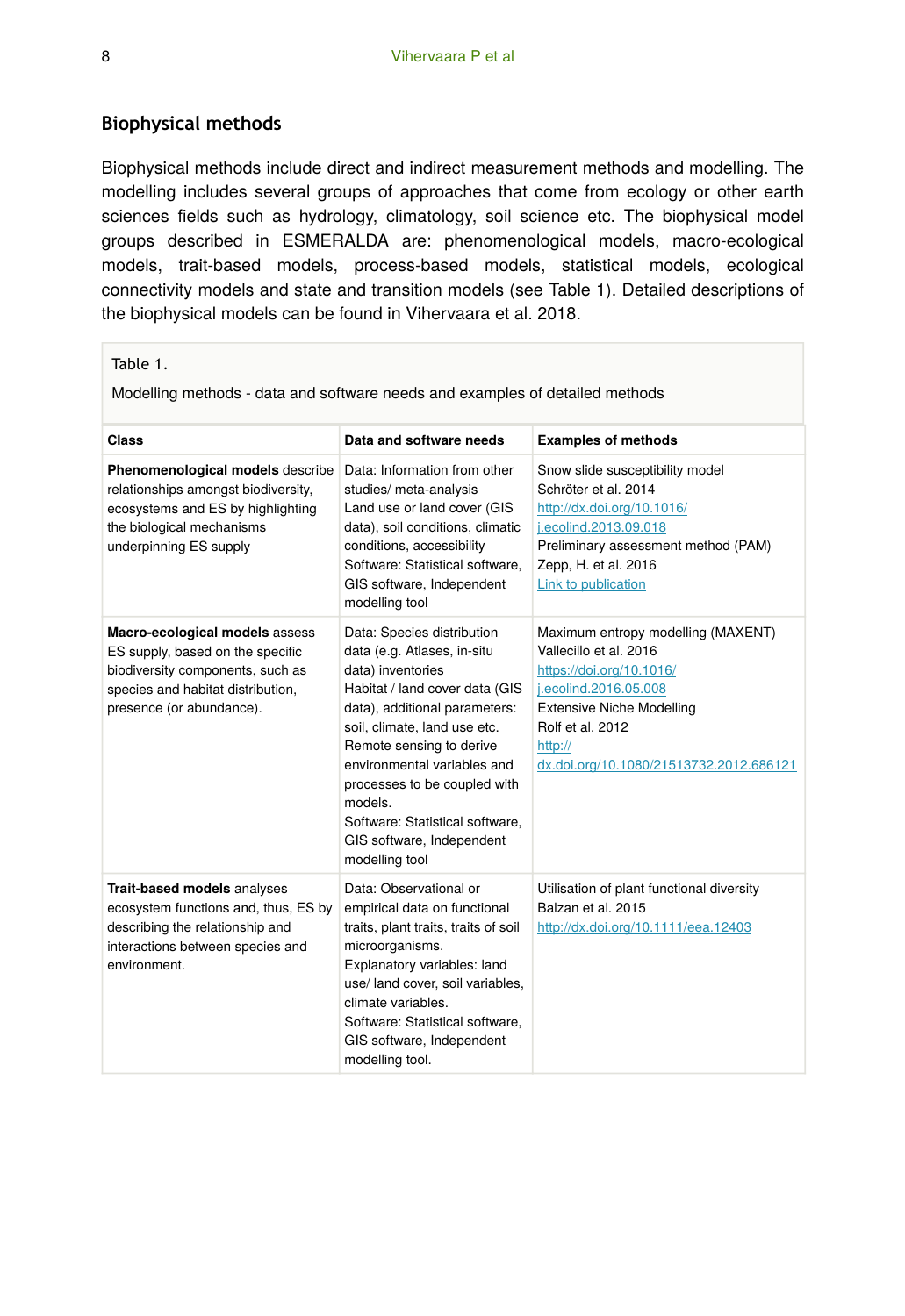| Process-based models rely on the<br>explicit representation of ecological<br>and physical processes, such as<br>carbon sequestration or nutrient<br>cycling, that determine the functioning<br>of ecosystems.                                                              | Data: High-quality data on<br>climate, atmospheric CO2<br>concentrations, land use<br>conservation, sequestration<br>Software:<br>Note: Process-based models<br>require very good expertise to<br>use the models properly.                                                                                                                                                                                                                                                                                                                                                | <b>KINEROS</b><br>Nedkov & Burkhard 2012<br>http://dx.doi.org/10.1016/<br>j.ecolind.2011.06.022<br>MedREM model<br>Guerra, A. C. et al. 2014<br>http://dx.doi.org/10.1007/<br>s10021-014-9766-4<br><b>MOSES</b><br>Aitkenhead et al. 2011<br>http://dx.doi.org/10.1016/<br>j.ecolmodel.2011.09.014                                                          |
|----------------------------------------------------------------------------------------------------------------------------------------------------------------------------------------------------------------------------------------------------------------------------|---------------------------------------------------------------------------------------------------------------------------------------------------------------------------------------------------------------------------------------------------------------------------------------------------------------------------------------------------------------------------------------------------------------------------------------------------------------------------------------------------------------------------------------------------------------------------|-------------------------------------------------------------------------------------------------------------------------------------------------------------------------------------------------------------------------------------------------------------------------------------------------------------------------------------------------------------|
| <b>Statistical models</b> are mathematical<br>measures of the attributes of certain<br>populations that are usually based on<br>the estimation of the relationship<br>between the response variable (i.e.<br>ES) and explanatory variables (e.g.<br>biophysical functions) | Data: Environmental variables<br>Software: Statistical software<br>(e.g. R, SPSS, MatLab)<br>Visualisation could be done<br>separately in GIS software.                                                                                                                                                                                                                                                                                                                                                                                                                   | K-mean cluster analysis<br>Queiroz et al. 2015<br>https://doi.org/10.1007/s13280-014-0601-0<br>Principal Component Analysis (PCA)<br>García-Nieto et al. 2015<br>https://doi.org/10.1016/j.ecoser.2014.11.00<br>Moran's Index<br>Palomo, I. et al. 2014<br>https://doi.org/10.1007/s10113-013-0488-5                                                        |
| <b>Ecological connectivity models</b><br>evaluates the degree of the<br>landscape to facilitate or impede the<br>movement of different ecological<br>processes.                                                                                                            | Structural connectivity Data:<br>Land cover or land use data.<br>habitat data, features<br>restricting movements, e.g.<br>road and rail networks<br>Functional connectivity Data:<br>Species/ habitats distribution<br>data, species suitability data,<br>land cover or land use data,<br>habitat data, features<br>restricting movements, e.g.<br>road and rail networks<br>Software: Conefor (also plugin<br>for Qgis or ArcGis available),<br>Guidos, Fragstats,<br>MatrixGreen, FunCon,<br>GrapHab. Many calculations<br>could be done separately in<br>GIS software. | Conefor<br>Vogt et al. 2007<br>https://doi.org/10.1016/<br>j.ecolind.2006.11.001<br>Morphological spatial pattern analysis<br>Esterguil et al. 2012<br>MSPA: European forest connectivity<br>Conefor<br>Vogt et al. 2009<br>https://doi.org/10.1016/<br>j.ecolind.2008.01.011<br>Zonation<br>Moilanen et al. 2005<br>https://doi.org/10.1098/rspb.2005.3164 |
| <b>State and transition models</b><br>evaluates the specific conditions of<br>systems by focusing on threshold<br>points that can separate one system<br>state from another by showing the<br>transition between them.                                                     | Data: Temporal land use data,<br>remote sensing data,<br>Software: GIS-software, RS<br>software                                                                                                                                                                                                                                                                                                                                                                                                                                                                           | Land use scenario modelling<br>Larondelle, N. & Haase, D. 2012<br>https://doi.org/10.1016/<br>j.ecolind.2012.01.008<br>Carbon emission models<br>Vleeshouwers & Verhagen 2002<br>https://doi.org/10.1046/<br>j.1365-2486.2002.00485.x                                                                                                                       |
| <b>Conceptual models</b> are descriptions<br>of a process which help to<br>understand the subject behind the<br>model.                                                                                                                                                     | Data: Information from other<br>studies<br>Software: Visualisation tools                                                                                                                                                                                                                                                                                                                                                                                                                                                                                                  | Cascade model<br>Haines-Young, R. and Potschin, M. 2010<br>Link to publication<br><b>DPSIR</b><br>Santos-Martin et al. 2013<br>https://doi.org/10.1371/<br>journal.pone.0073249                                                                                                                                                                             |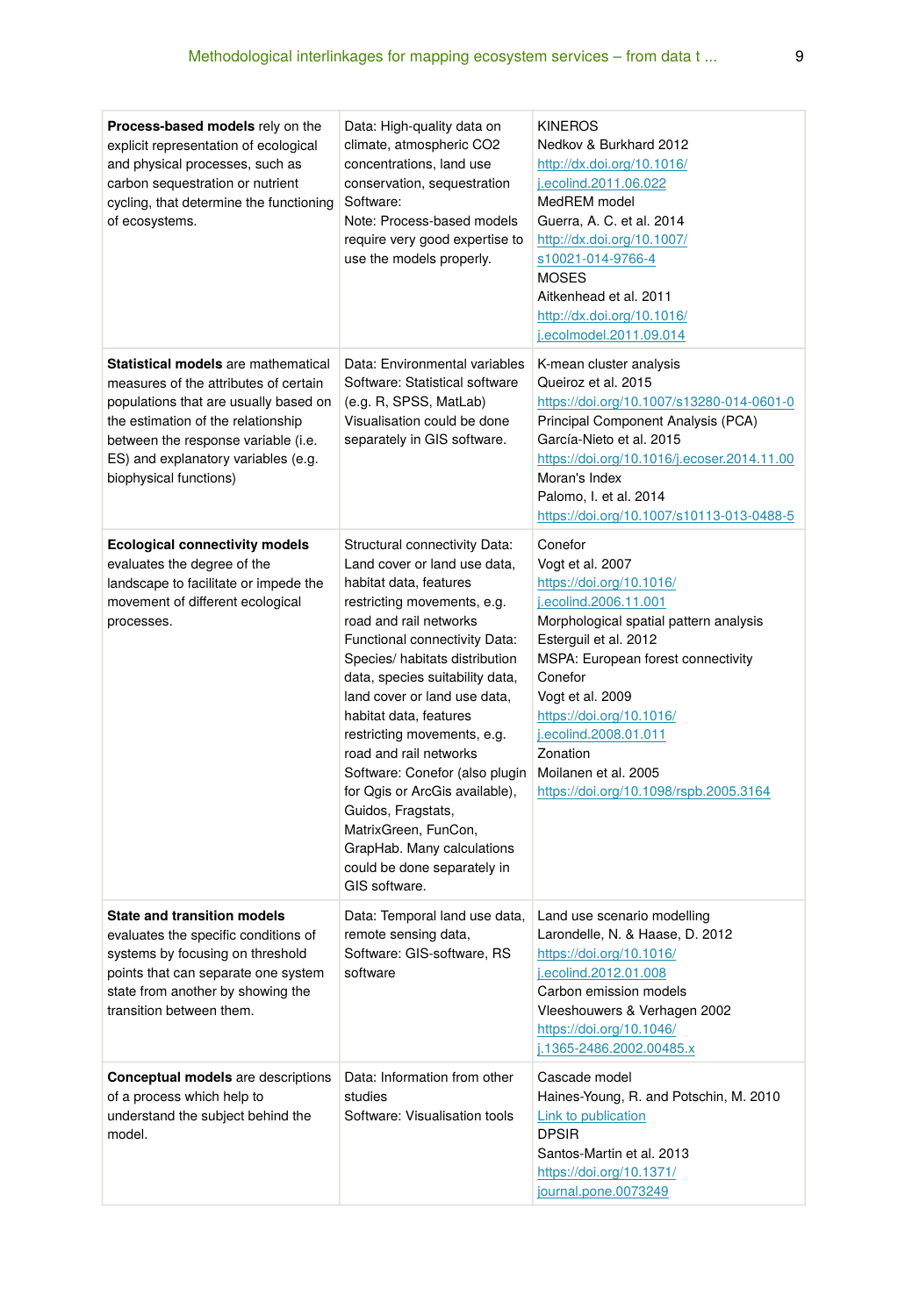| Integrated modelling frameworks        | Data: Land cover data (GIS                              | <b>InVEST</b>              |
|----------------------------------------|---------------------------------------------------------|----------------------------|
| are tools designed specifically for ES | layers): terrain, vegetation,                           | Lupa, P. 2016              |
| modelling and mapping. They can        | soil, bathymetry, habitat                               | Link to publication        |
| integrate various biophysical, social  | distribution etc                                        | <b>MCDA</b>                |
| and economic methods to model          | environmental statistics                                | Comino, E. et al. 2014     |
| various services the ecosystems        | Software: GIS-software.                                 | http://dx.doi.org/10.1016/ |
| provide.                               | stand-alone tools e.g. InVEST. i.landusepol.2013.09.006 |                            |

#### **Social methods**

Social methods for mapping and assessing ES measure individual and collective preferences in order to support the implementation and further development of the ecosystem service concept. By definition, social methods involve people in the assessment process. In ESMERALDA, social methods were divided into three main categories in relation to how stakeholder are engaged. Observation methods require multiple data as they are quantitative methods and are usually developed in collaboration with researchers (i.e. preference assessment, time-use and photo-elicitation). Some of the social methods could also be used in selecting assessment targets, for instance, by analysing social preferences and associated values of ES. Consultation methods are based on qualitative data that are usually applied in collaboration with non-academic stakeholders (i.e. narratives, Q-methodology). These methods are usually articulated through in-depth and semi-structured interviews that allow research participants to express their motivations and the diverse values of ES through their own stories and direct actions (both verbally and visually). These types of methods are usually applied in order to understand and describe the variety of motivations behind the social value that different stakeholders attribute to nature. Engagement methods are able to gather qualitative and quantitative data by collaborating with researchers and non-academic stakeholders (i.e. Public Participatory GIS, participatory scenario planning and deliberative assessment). These methods are usually articulated through participatory and deliberative tools (focus groups, citizens juries, participatory or rapid rural appraisal (PRA/RRA), Delphi panels etc.). This third group of methods can contribute to solve social conflicts by learning and knowledge co-production, as it fosters discussion between different stakeholder groups regarding trade-offs amongst different ES (deliberative valuation), their spatial distribution (PGIS) and the future trends of ES and their implications for human well-being (participatory scenario planning) (Santos-Martín et al. 2018).

#### **Economic methods**

A variety of methods have been developed for estimating the economic value of ES that are designed to span the range of valuation challenges raised by the application of economic analyses to the complexity of the natural environment. Fig. 3 provides a representation of the available economic methods for valuing ESs. A key distinction is between methods that produce new or original information generally using primary data (primary valuation methods) and those that use existing information in new policy contexts (value transfer methods) (Brander et al. 2018).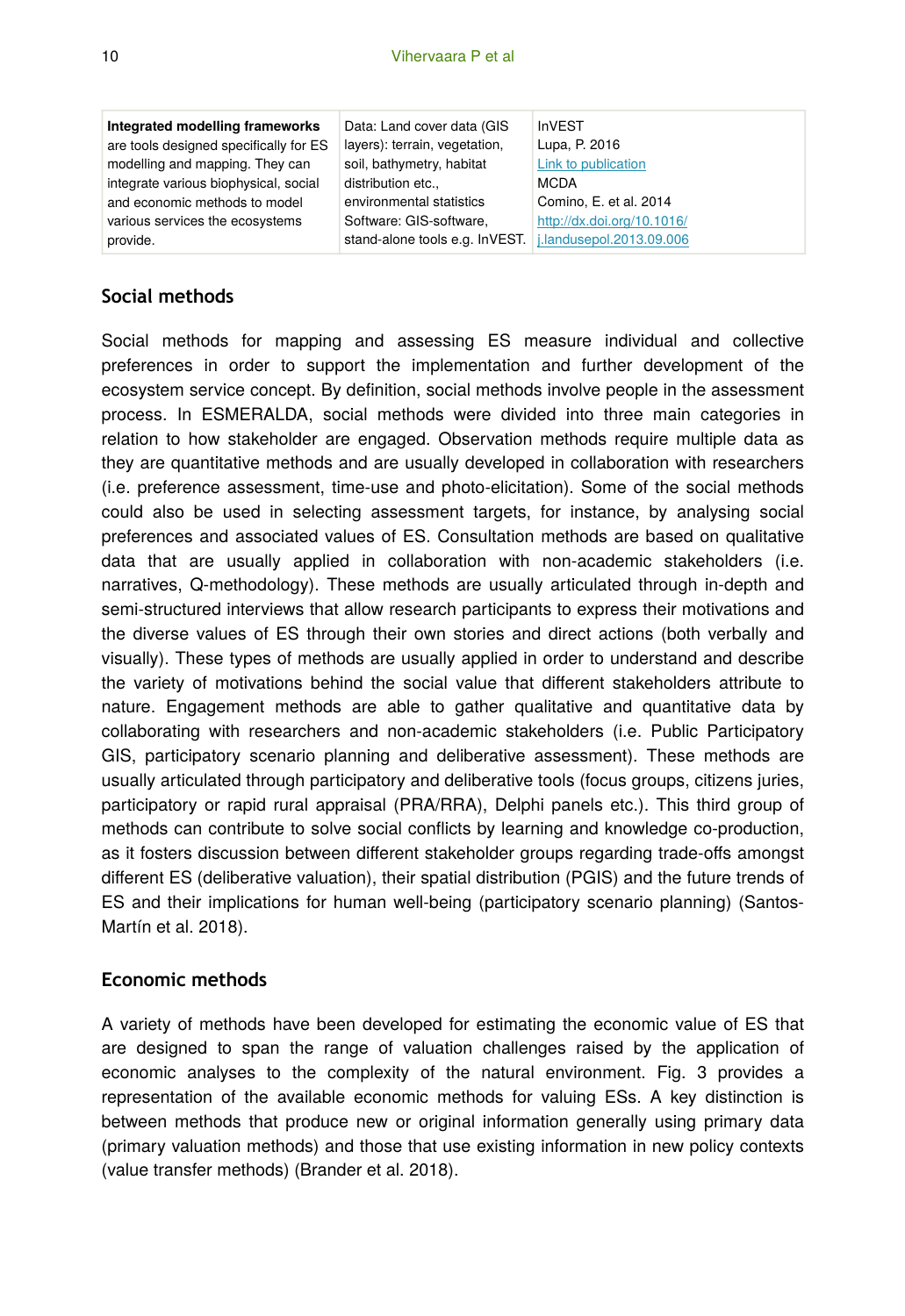

#### Figure 3.

Overview of primary valuation and value transfer methods (Brander et al. 2018: ESMERALDA D3.2)

#### **Integrated modelling frameworks**

In addition to the above-mentioned specified method classes, it was observed that there are a number of tools that, although often referred to in literature as "methods",are actually better described as software tools or platforms that combine multiple individual models (Fig. 1: Mixed methods / tools box). We decided to call this group of tools "Integrated modelling frameworks". Examples of such commonly used platforms are InVEST and ARIES. This group includes tools designed specifically for ecosystem services modelling and mapping that can assess trade-offs and scenarios for multiple services. They integrate various biophysical, but also social and economic, methods to assess and map different ES. The methods are usually organised in modules that are designed for the assessment of a particular ES. Integrated modelling frameworks utilise GIS software as a means to operate with spatial data and to produce maps. They can work as extensions of commercial or open-source software packages, stand-alone tools or web-based applications. They are designed to help researchers in ES assessment and enable decision-makers to assess quantified trade-offs associated with alternative management choices and to identify areas where investment in natural capital can enhance human development and conservation (Vihervaara et al. 2018).

# **Integrating information from biophysical, social and economic methods**

The literature survey clearly shows that, despite the numerous papers published in the separate fields of ES research, i.e. biophysical, social or economic studies alone, studies using multiple methods are still rare (Santos-Martín et al. 2018). Biophysical data are often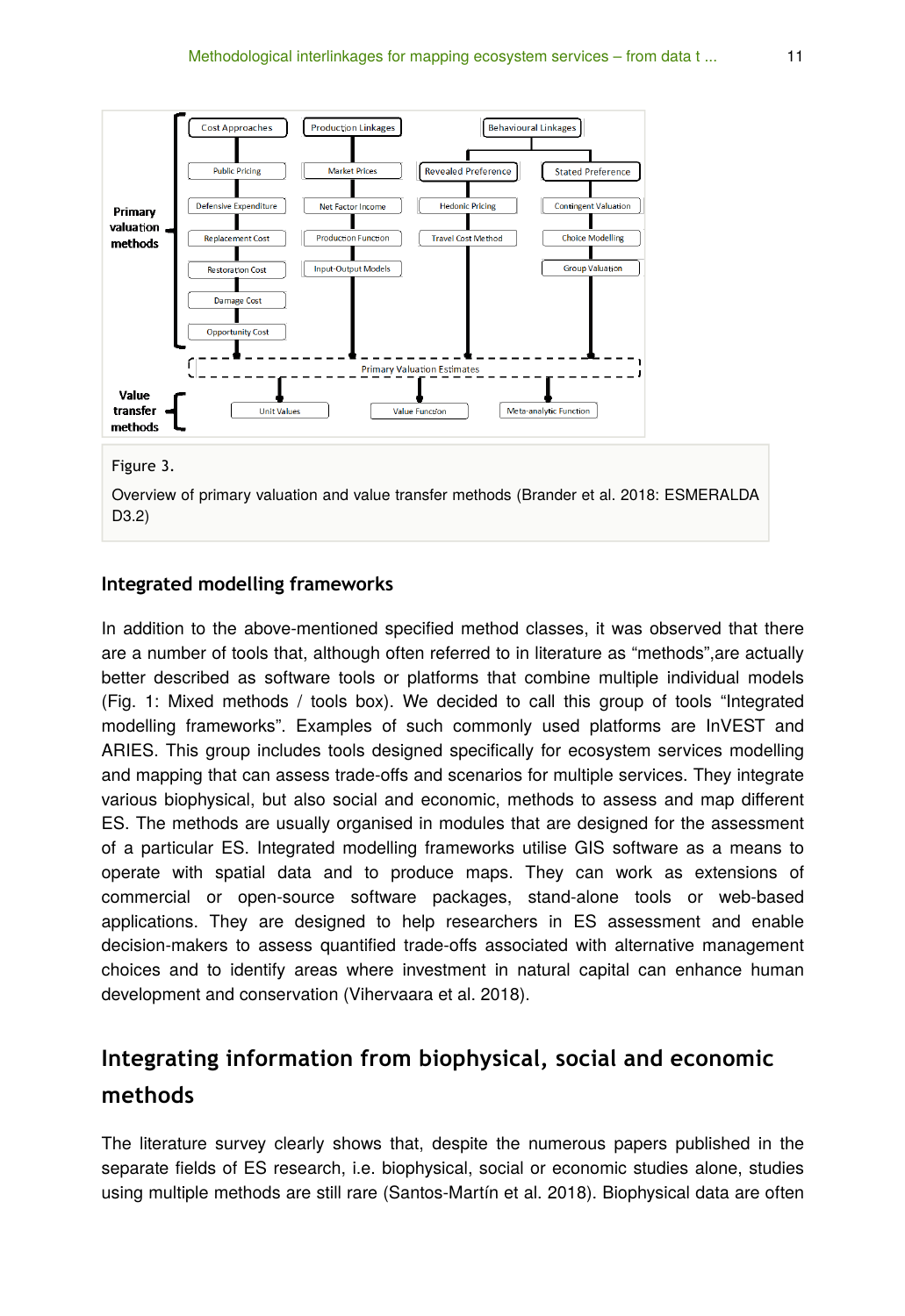used as an input for various economic and socio-cultural methods. For instance, if a multidisciplinary paper uses advanced biophysical methods, the economic methods used in the same study tend to be over simplified – and vice versa (Schägner et al. 2013). There is evidently a need to understand how different method combinations (e.g. complex biophysical together with complex economic, or simple biophysical with complex economic, or simple-simple mix etc.) affect the results and usefulness of mapping and assessment studies. This kind of increased understanding is also a necessity to improve transparency and collaboration between different disciplines dealing with ES research (Vihervaara et al. 2018).

The challenges, related to data availability and quality and selection of the right combination of methods for specific cases, need to be taken into consideration in the early stages of an ecosystem assessment. The availability and accuracy of data may vary between areas, for instance between terrestrial and marine areas, between member states in EU and between provisioning and regulating or cultural ES (cf. Fürst et al. 2017). In many cases identified in the literature review, various data types from different sources were used for analysis: expert scores (Burkhard et al. 2012), direct field or remotely sensed measurements (Mikolajczak et al. 2015) or various combinations of them (Vihervaara et al. 2018). This might have unwanted implications for the results and accuracy of assessments if the data lack spatial and/or temporal consistency and that usually requires covering the whole study area and harmonised data collection times. The scale of the study area determines the required spatial resolution of the data. Data for national or regional assessment as spatially coarse data can be usable whereas, in local studies, more explicit data are needed to reveal the variations inside the system.

Evaluation of the quality and accuracy of the data, methods and models is challenging since mapping and assessment of different ES use different approaches with different data and methods. Complexity in using more than one type of method to quantify and map certain ES might end up with significantly different outcomes. This variation and uncertainty from the different methods should be considered in designing ecosystem assessments (Seppelt et al. 2013). While the importance of considering the uncertainties in the analyses is widely acknowledged, Boerema et al. 2017conclude that uncertainty is often not included and validation is mostly ignored.

# **Processing integrated information via decision-support frameworks**

The integration of results from mapping and assessment applications is essential if we are to make informed decisions regarding ecosystem use and management. We use the term "decision-support frameworks" to describe the set of methods that are designed to structure and integrate information from multiple sources with the purpose of providing information for decision-making. Examples of such methods include Bayesian Belief Networks (BBN), multi-criteria analysis (MCA) and cost-benefit analysis (CBA) (Brander et al. 2018). In previous projects, for instance in OpenNESS (Harrison and Dunford 2015),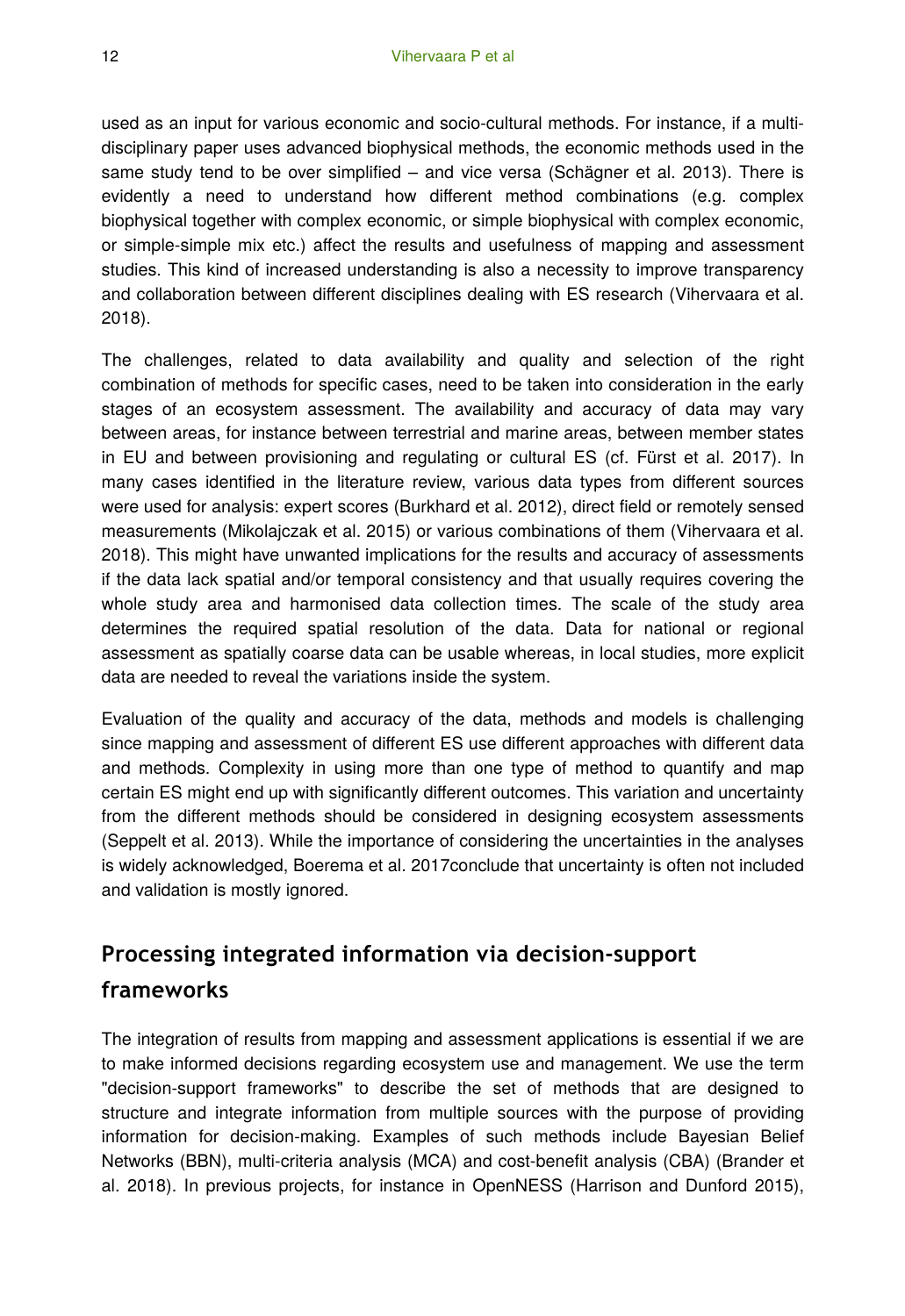such methods have been listed as ES assessment methods. In some cases, biophysical methods such as the Zonation programme for prioritising multiple-use landscapes for conservation (Moilanen et al. 2005), could be interpreted as a decision support tool. Clearly visualised outcomes of model integrations, such as ecosystem service trade-offs, can be tailored to support decision-making, for instance, using virtual laboratories (Holmberg et al. 2015). Virtual ES laboratories can be used to either increase knowledge through storylines or they can have user-friendly interfaces to enable decision-makers to combine and explore different data layers by themselves. In the end, the aim of decision-support frameworks is to help organise and communicate information on multiple assessment criteria to assist decision-makers in evaluating the original assessment target.

## **Conclusions**

In this paper, we synthesised and organised the available methods for ecosystem mapping and assessment in a workflow graph that describes the production of information from direct observations and measurements through to various methods to support decisionmaking. The first step in any ecosystem assessment is to orientate the process to the overal objectives, which can either be the direct aims of assessing the status and trends of ecosystems or be defined by the specific needs of policy processes such as IPBES, CBD or EU Biodiversity Strategy. We identified separate biophysical, social and economic models and methods, integrated modelling frameworks and decision-support frameworks. The results of mapping and modelling methods can provide quantified spatial data, which can be used directly or through decision-support tools in ecosystem assessments, such as MAES and IPBES. Ecosystem assessments aim tomeasure the status and trends of ecosystems and their services, which implies that such processes need to be repeated at regular intervals of time. This enables us to critically analyse the advantages and challenges of the currently applied methods and how these should be improved for the future assessments. There has been a significant development in the understanding and knowledge of ecosystem services in Europe during the last decade. The ESMERALDA project has provided a flexible methodology for EU member states that helps to set new goals for sustainable management and protection of ES towards the 2030 agenda. Mapping and assessment of ecosystems and their services necessarily require the linking of biophysical, social and economic methods to achieve a holistic understanding of the values and benefits provided by nature. We observed that many existing applications used mis-matched combinations of highly sophisticated biophysical models with over-simplified economic or social methods and vice-versa. Understanding the applicability and restrictions of the output data from the biophysical mapping and assessment is needed if the data are to be used as input for social or economic methods.

Improving guidance on how to optimally link assessment methods is seen as one of the aspects that requires further study and development in the future. In addition, there is a need to better integrate separate information outputs from biophysical, economic and socio-cultural mapping and assessment applications. This is where the combination of complementary pieces of information are used to measure different aspects of an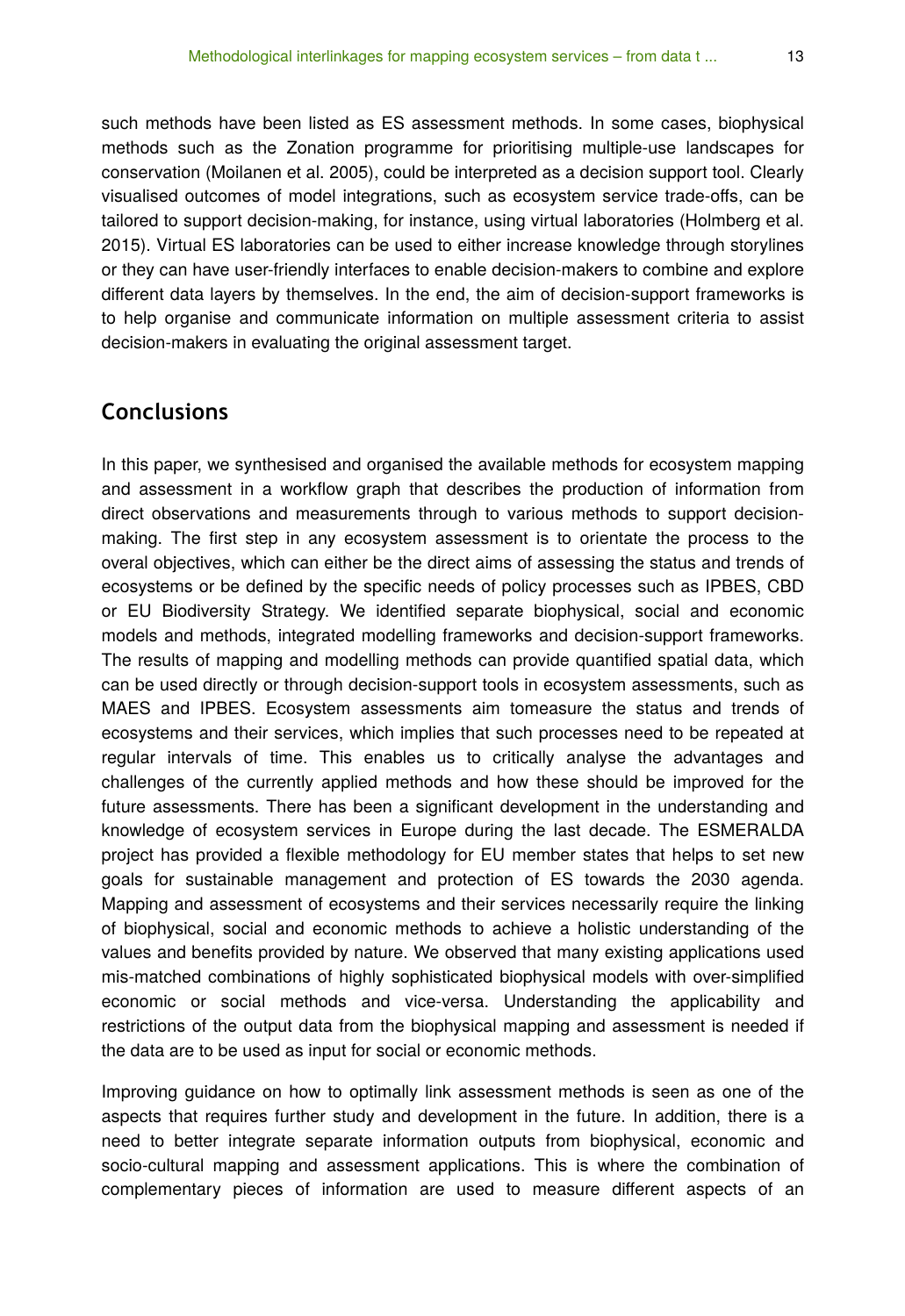ecosystem service (e.g. sustainability, value and distribution) to support decision-making. The workflow, developed in this paper, can be used to plan for better integration across information sources. We believe that the workflow will help future communication and collaboration between disciplines and contribute to a better understanding of the assessment process by the wide variety of stakeholders involved in ecosystem assessments.

# **Conflicts of interest**

No conflicts of interest.

# **References**

- Boerema A, Rebelo AJ, Bodi M, Esler KJ, Meire P (2017) Are ecosystem services adequately quantified? Journal of Applied Ecology 54: 358-370. [https://](https://doi.org/10.1111/1365-2664.12696) [doi.org/10.1111/1365-2664.12696](https://doi.org/10.1111/1365-2664.12696)
- Brander LM, Beukering P, Balzan M, Broekx S, Liekens I, Marta-Pedroso C, Szkop Z, Potschin-Young M, Santos-Martin F (2018) Report on economic mapping and assessment methods for ecosystem services Deliverable D3.2 EU Horizon 2020 ESMERALDA Project, Grant agreement 642007. Report on economic mapping and assessment methods for ecosystem services Deliverable D3.2 EU Horizon 2020 ESMERALDA Project, Grant agreement 642007.
- Burkhard B, Kroll F, Nedkov S, Müller F (2012) Mapping ecosystem service supply, demand and budgets. Ecological Indicators 21: 17‑29. [https://doi.org/10.1016/](https://doi.org/10.1016/j.ecolind.2011.06.019) [j.ecolind.2011.06.019](https://doi.org/10.1016/j.ecolind.2011.06.019)
- Burkhard B, al. e (2018) Mapping and assessing ecosystem services in the EU Lessons learned from the ESMERALDA approach of integration. One Ecosystem 3 (e29153).<https://doi.org/10.3897/oneeco.3.e29153>
- Burkhard B, Santos-Martin F, Nedkov S, Maes J (2018) An operational framework for integrated Mapping and Assessment of Ecosystems and their Services (MAES). One Ecosystem 3 (e22831). <https://doi.org/10.3897/oneeco.3.e22831>
- Castro AJ, Verburg PH, Martín-López B, Garcia-Llorente M, Cabello J, Vaughn CC, López E (2014) Ecosystem service trade-offs from supply to social demand: a landscape-scale spatial analysis. Landscape and urban Planning 132: 102-110. [https://](https://doi.org/10.1016/j.landurbplan.2014.08.009) [doi.org/10.1016/j.landurbplan.2014.08.009](https://doi.org/10.1016/j.landurbplan.2014.08.009)
- Costanza R, d'Arge R, Groot Rd, Farber S, Grasso M, Hannon B, Limburg K, Naeem S, O'Neill R, Paruelo J, Raskin R, Sutton P, den Belt Mv (1997) The value of the world's ecosystem services and natural capital. Nature 387 (6630): 253-260. [https://](https://doi.org/10.1038/387253a0) [doi.org/10.1038/387253a0](https://doi.org/10.1038/387253a0)
- Costanza R, Groot Rd, Braat L, Kubiszewski I, Fioramonti L, Sutton P, Farber S, Grasso M (2017) Twenty years of ecosystem services: How far have we come and how far do we still need to go? Ecosystem Services 28: 1-16. [https://doi.org/10.1016/](https://doi.org/10.1016/j.ecoser.2017.09.008) [j.ecoser.2017.09.008](https://doi.org/10.1016/j.ecoser.2017.09.008)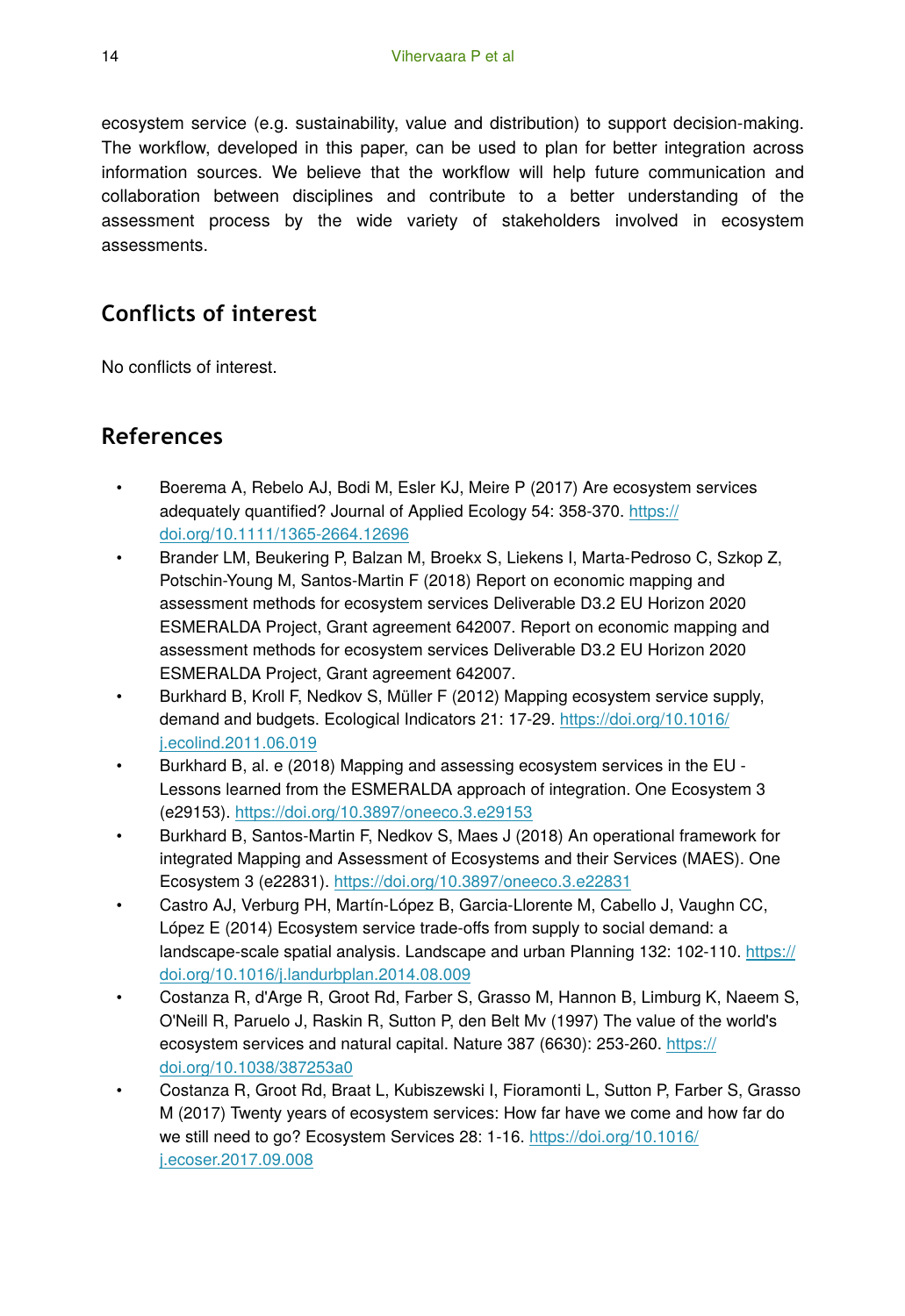- Dunford R, al. e (2017) Integrating methods for ecosystem service assessment: Experiences from real world situations. Ecosystem Services [https://doi.org/10.1016/](https://doi.org/10.1016/j.ecoser.2017.10.014) [j.ecoser.2017.10.014](https://doi.org/10.1016/j.ecoser.2017.10.014)
- Feld CK, Silva PM, Sousa JP, De Bello F (2009) Indicators of biodiversity and ecosystem services: a synthesis across ecosystems and spatial scales. OIKOS 118: 1862‑1871.<https://doi.org/10.1111/j.1600-0706.2009.17860.x>
- Fürst C, Luque S, Geneletti D (2017) Nexus thinking how ecosystem services can contribute to enhancing the cross-scale and cross-sectoral coherence between land use, spatial planning and policy-making. International Journal of Biodiversity Science, Ecosystem Services & Management 13 (1): 412‑421. [https://](https://doi.org/10.1080/21513732.2017.1396257) [doi.org/10.1080/21513732.2017.1396257](https://doi.org/10.1080/21513732.2017.1396257)
- Grêt-Regamey A, Sirén E, Brunner SH, Weibel B (2017) Review of decision support tools to operationalize the ecosystem services concept. Ecosystem Services 26: 306‑315. <https://doi.org/10.1016/j.ecoser.2016.10.012>
- Harrison PA, Dunford RW (Eds) (2015) EU FP7 OpenNESS Project Deliverable 3.2, Preliminary guidelines describing the set of methods for mapping and modelling ecosystem service supply and their application in the WP5 case studies. European Commission FP7
- Hein L, Bagstad K, Edens B, Obst C, Jong R, Lesschen JP (2016) Defining Ecosystem Assets for Natural Capital Accounting. PLoS ONE 11 (11): 0164460. URL: [https://](https://doi.org/10.1371/journal.pone.0164460) [doi.org/10.1371/journal.pone.0164460](https://doi.org/10.1371/journal.pone.0164460)
- Holmberg M, Akujärvi A, Anttila S, Arvola L, Bergström I, Böttcher K, Feng X, Forsius M, Huttunen I, Huttunen M, Laine Y, Lehtonen H, Liski J, Mononen L, Rankinen K, Repo A, Piirainen V, Vanhala P, Vihervaara P (2015) ESLab application to a boreal watershed in southern Finland: preparing for a virtual research environment for ecosystem services. Landscape Ecology 30 (3): 561-577. [https://doi.org/10.1007/](https://doi.org/10.1007/s10980-014-0122-z) [s10980-014-0122-z](https://doi.org/10.1007/s10980-014-0122-z)
- IPBES (2015) Preliminary guide regarding diverse conceptualization of multiple values of nature and its benefits, including biodiversity and ecosystem functions and services, IPBES 15 Deliverable 3 (d). Secretariat of the Intergovernmental Science-Policy Platform on Biodiversity and Ecosystem Services, Bonn.
- IPBES (2016) Summary for policymakers of the methodological assessment of scenarios and models of biodiversity and ecosystem services of the Intergovernmental Science-Policy Platform on Biodiversity and Ecosystem Services. In: Ferrier S, Ninan KN, Leadley P, al. e (Eds) Summary for policymakers of the methodological assessment of scenarios and models of biodiversity and ecosystem services of the Intergovernmental Science-Policy Platform on Biodiversity and Ecosystem Services. Secretariat of the Intergovernmental Science-Policy Platform on Biodiversity and Ecosystem Services, Bonn.
- Itkonen P, Viinikka A, Heikinheimo V, Kopperoinen L (2014) ES GreenBelt A preliminary study on spatial data and analysis methods for assessing the ecosystem services and connectivity of the protected areas network of the Green Belt of Fennoscandia. Reports of the Ministry of the Environment, 67 pp. URL: [https://](https://helda.helsinki.fi/handle/10138/155080) helda.helsinki.fi[/handle/10138/155080](https://helda.helsinki.fi/handle/10138/155080)
- Kettunen M, Vihervaara P, Kinnunen S, D'Amato D, Badura T, Argimon M, ten Brink P (2012) Socio-economic importance of ecosystem services in the Nordic Countries –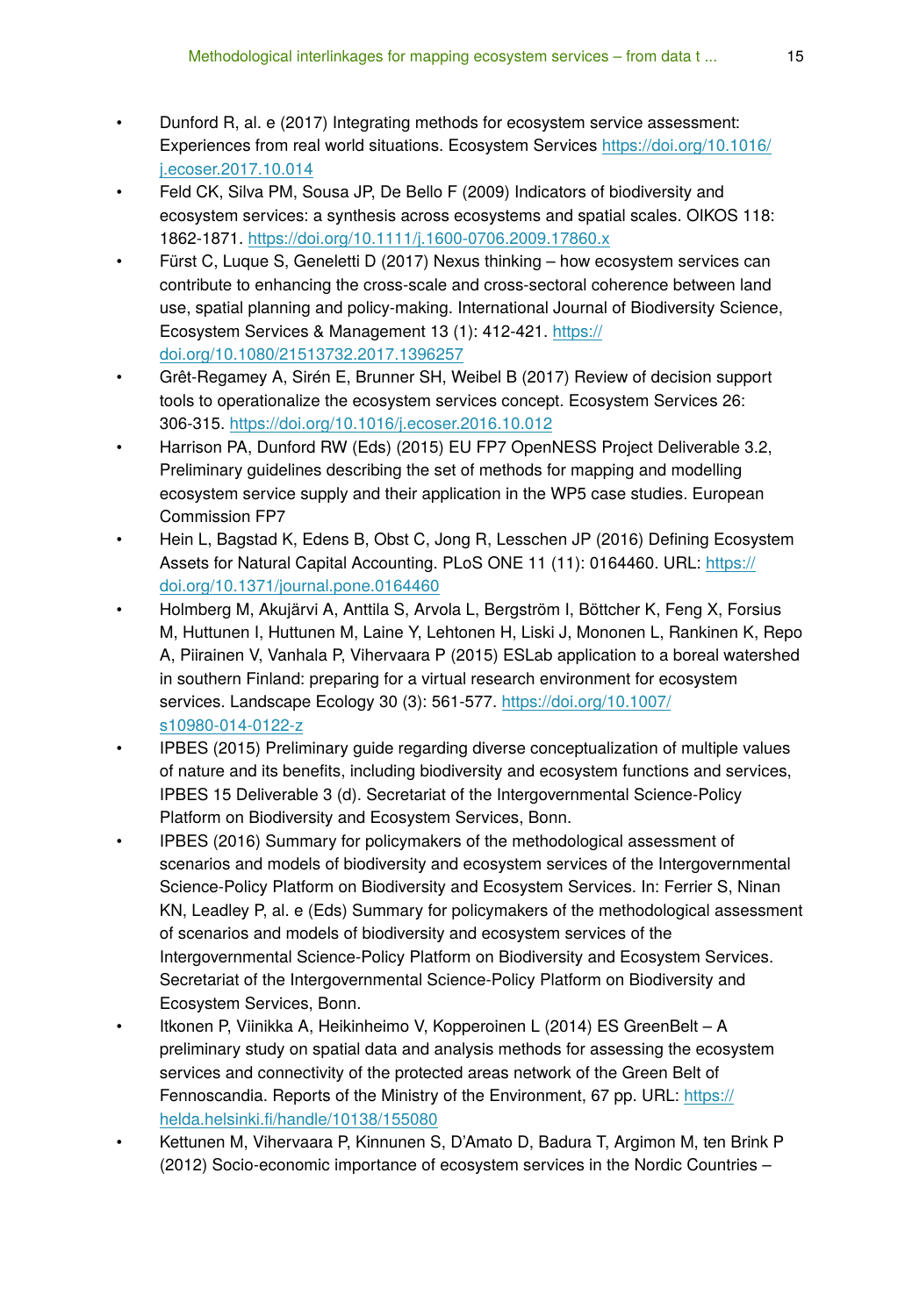Synthesis in the context of The Economics of Ecosystems and Biodiversity (TEEB). Nordic Council of Ministers, Copenhagen, 290 pp.

- Lai T-, Salminen J, Jäppinen J-, Koljonen S, Mononen L, Nieminen E, Vihervaara P, Oinonen S (2018) Bridging gap between ecosystem service indicators and ecosystem accounting in Finland. Ecological Modelling.
- Lavorel S, Arneth A, Bayer A, Bondeau A, Lautenbach S, Marba N, Ruiz A, Schulp N, Seppelt R, van Teeffelen A, Vannier C, Verburg P (2014) D3.1 Transferable georeferenced metrics and GIS based quantification functions – Pathways to the incorporation of biodiversity into ecosystem service biophysical assessment. OPERAs project, EU FP7
- Maes J, Egoh B, Willemen L, Liquete C, Vihervaara P, Schägner JP, Grizzetti B, Drakou EG, LaNotte A, Zulian G, Bouraoui F, Paracchini ML, Braat L, Bidoglio G (2012) Mapping ecosystem services for policy support and decision making in the European Union. Ecosystem Services 1: 31‑39.<https://doi.org/10.1016/j.ecoser.2012.06.004>
- Maes J, Teller A, Erhard M, Murphy P, Paracchini ML, Barredo JI, Grizzetti B, Cardoso A, Somma F, Petersen JE, Meiner A (2014) Mapping and assessment of ecosystems and their services indicators for ecosystem assessments under action 5 of the EU biodiversity strategy to 2020: 2nd report-final. Publications office of the European Union, Luxembourg. URL:<http://biodiversity.europa.eu/maes>
- Maes J, Liekens I, Brown C (2018) Which questions drive the Mapping and Assessment of Ecosystems and their Services under Action 5 of the EU Biodiversity Strategy? One Ecosystem 3: e25309.<https://doi.org/10.3897/oneeco.3.e25309>
- Martínez-Harms MJ, Balvanera P (2012) Methods for mapping ecosystem service supply: a review. International Journal of Biodiversity Science, Ecosystem Services & Management 8: 17‑25. <https://doi.org/10.1080/21513732.2012.663792>
- Mikolajczak A, Maréchal D, Sanz T, Isenmann N, Thierion V, Luque S (2015) Modelling spatial distributions of alpine vegetation: A graph theory approachto delineate ecologically-consistent species assemblages. Ecological Informatics 30: 196‑202. <https://doi.org/10.1016/j.ecoinf.2015.09.005>
- Millennium Ecosystem Assessment (2005) Ecosystems and human well-being: Synthesis. Island Press, Washington DC..
- Moilanen A, Franco AM, Early RI, Fox R, Wintle B, Thomas CD (2005) Prioritizing multiple-use landscapes for conservation: methods for large multi-species planning problems. Proce R Soc B Biol Sci 272: 1885-1891. [https://doi.org/10.1098/](https://doi.org/10.1098/rspb.2005.3164) [rspb.2005.3164](https://doi.org/10.1098/rspb.2005.3164)
- Mononen L, Ahokumpu A-, Auvinen A-, Rönkä M, Tolvanen H, Aarras N, Kamppinen M, Viirret E, Kumpula T, Vihervaara P (2016) National ecosystem service indicators: measures of social-ecological sustainability. Ecological Indicators 61: 27-37. [https://](https://doi.org/10.1016/j.ecolind.2015.03.041) [doi.org/10.1016/j.ecolind.2015.03.041](https://doi.org/10.1016/j.ecolind.2015.03.041)
- Müller F, Burkhard B (2012) The indicator side of ecosystem services. Ecosystem Services 1 (1): 26‑30. <https://doi.org/10.1016/j.ecoser.2012.06.001>
- Potschin-Young M, Burkhard B, Czúcz B, F. SM (2018a) Glossary for Ecosystem Service mapping and assessment terminology. Deliverable D1.4. EU Horizon 2020 ESMERALDA Project, Grant agreement No 642007, 44 pp..
- Potschin-Young M, Burkhard B, Czúcz B, Santos-Martín F (2018b) Glossary of ecosystem services mapping and assessment terminology. One Ecosystem 3 [https://](https://doi.org/10.3897/oneeco.3.e27110) [doi.org/10.3897/oneeco.3.e27110](https://doi.org/10.3897/oneeco.3.e27110)